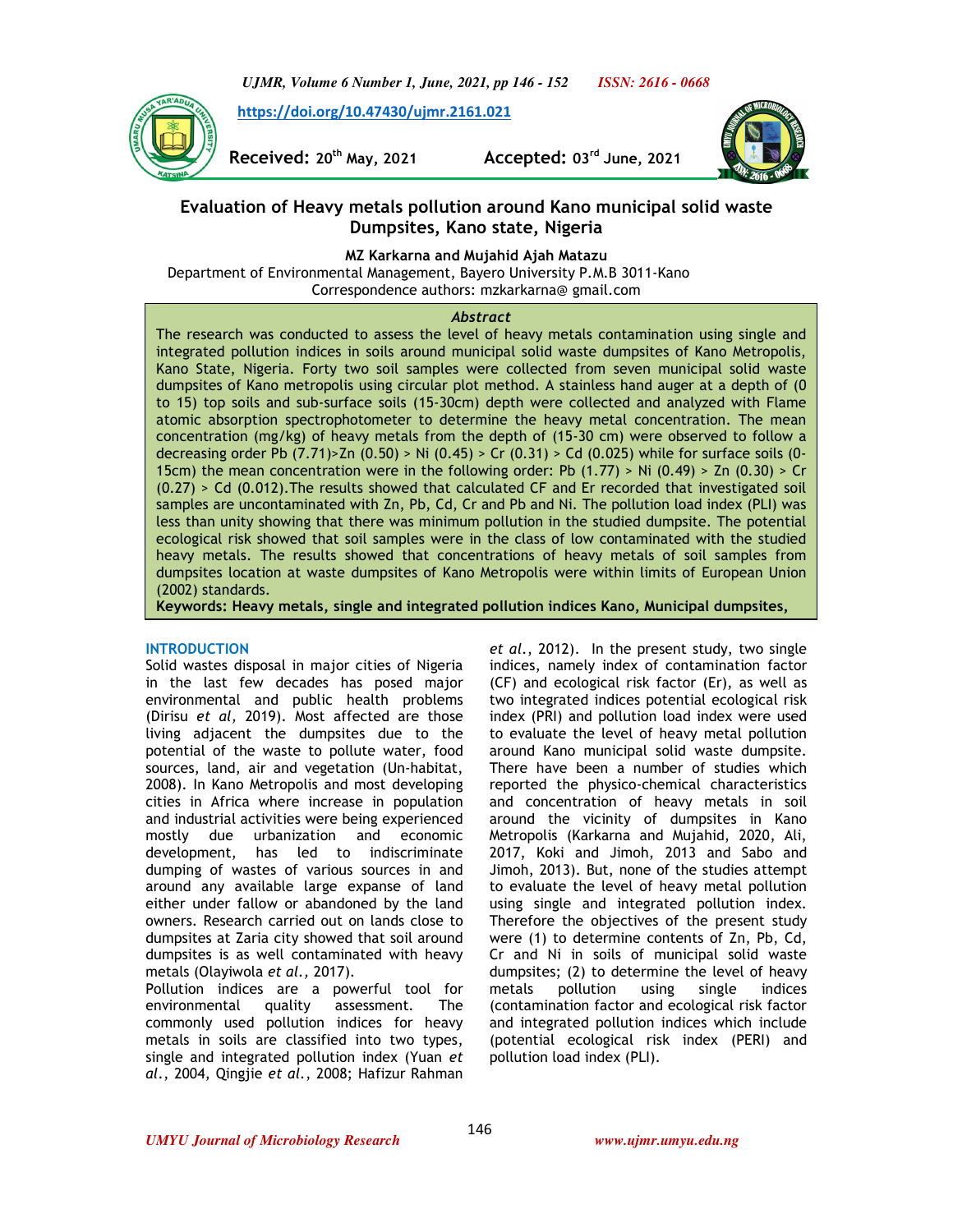#### **MATERIALS AND METHODS**

## **Study Area**

The metropolitan city of Kano is the largest urban setting in northern Nigeria and only second to Lagos in the whole country. It is known for a wide range of industrial and commercial activities (Maconachie, 2007). It consists of 8 local government areas with a total population of approximately 4 million. The metropolis spreads across an area of about 500km2 located between longitude  $8^0$  and  $9^0$ east and latitude 10<sup>0</sup> and 12<sup>0</sup> north (Ahmed *et al.,* 2013). Kano falls within the Sudan savannah vegetation zone enjoying the warm tropical climatic condition of Western Africa. It is positioned in the northern central boundary of Nigeria at about 840km away from the beginning of Sahara desert and about 1,140km away from the coast of Atlantic Ocean (Okunola *et al*., 2012)

The research instruments used include GPS for recording the coordinate, soil auger used for taking the soil sample, measuring tape used for measuring the soil depth, Kjiedal digestion set apparatus and Atomic absorption spectrophotometer were used to analyze the concentration of heavy metals under investigation

#### **Soil Collection and Sampling**

Forty two soil samples were collected from seven municipal solid waste dumpsites of Kano metropolis using circular plot method. In each dumpsite, three point's soil samples were collected from the depth (S1, S2 and S3). At each point, two soil samples were collected from the depth of 0-15cm and 15-30cm. Each soil sample was composed of 2 sub-samples collected around the corresponding sampling point, and all the sampling coordinates were recorded by portable GPS. The samples were carefully handled right from the field to the end of the laboratory analysis to avoid contamination. Figure 1 shows soil sampling points in each of the seven dumpsites

#### **Soil Preparation and Analysis**

The soils were air dried for three days, ground and sieved through a 2 mm sieve. These were stored in labelled polythene bags and were taken to the laboratory for analysis. After which, 1.25 g of each sample was digested with 20 mL aqua regia  $(HCl/HNO<sub>3</sub> 3:1)$  in a beaker (open-beaker digestion) on a thermostatically controlled hot plate. The digest were heated to near dryness and cooled to ambient temperature. Then 5.0 mL of hydrogen peroxide was added in parts to complete the digestion and the resulting mixture heated again to near dryness in a fume cupboard. The beaker walls were washed with 10 mL of deionised water and 5 mL HCl were added, mixed and heated again. The resulting digest was allowed to cool and transferred into a 50 mL standard flask and made up to the mark with de-ionised water. Pb, Cd, Ni, Zn, and Cr heavy metal elements were then analyzed by direct aspiration of the sample solution into a Perkin-Elmer model 2380 flame atomic absorption spectrophotometer (AAS).



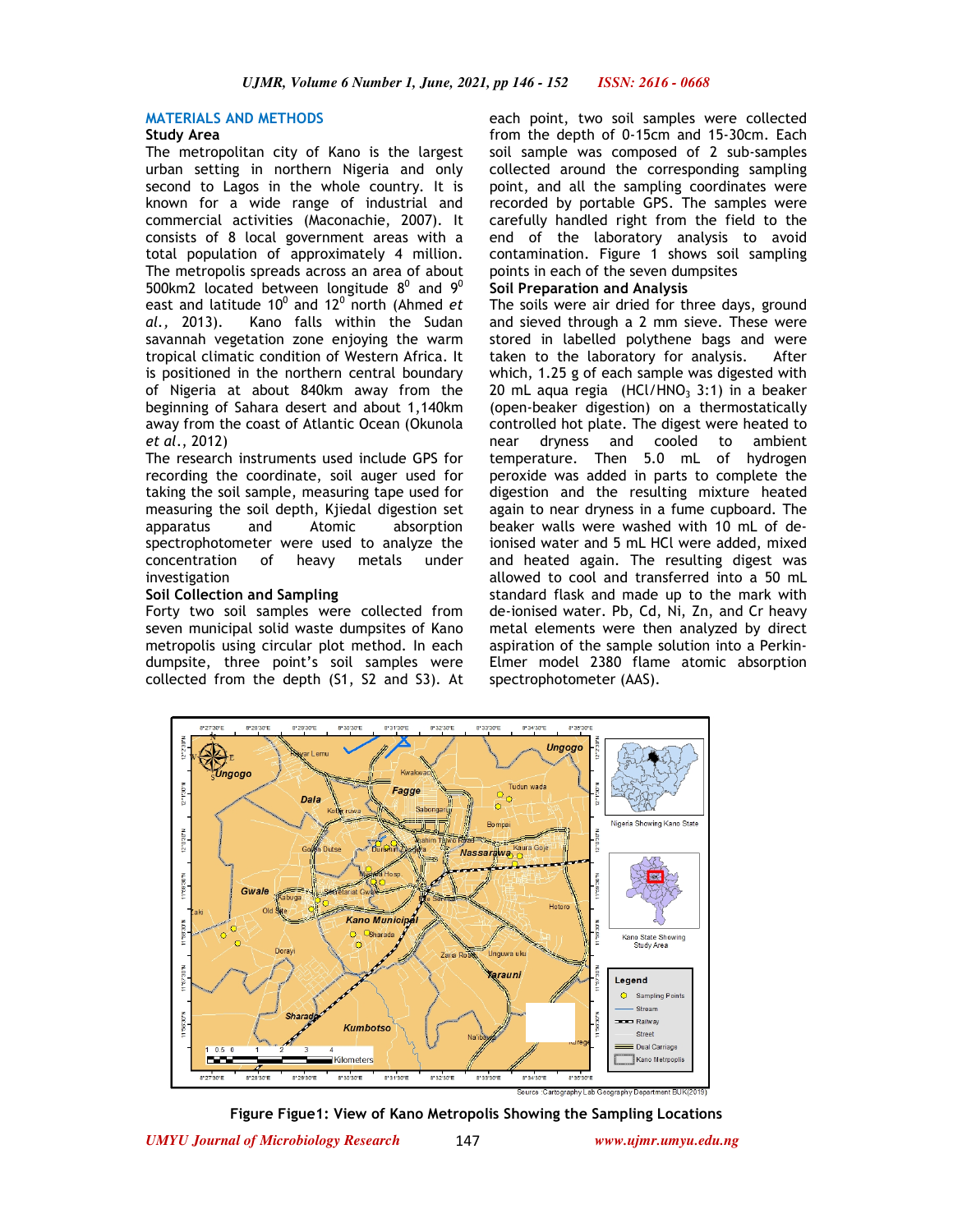## **STATISTICAL ANALYSIS**

Data were analyzed using SPSS software (version 23) and micro soft Excel 2007. Descriptive statistics were conducted to determine the mean of investigated heavy metals in soil samples. The single pollution indices (contamination factor and ecological risk) and integrated pollution index (PLI and potential ecological risk) were analyzed using descriptive statistics in which data were presented in mean and table.

### **Assessment of heavy metals pollution**

In this study, the assessment of soil pollution was conducted using the two single indices, namely index of contamination factor (CF) and ecological risk factor (Er), as well as two integrated indices such as pollution load indices and potential ecological risk index (PRI).

## **SINGLE INDICES POLLUTION**

**1. Contamination Factor** (Cf) is the ratio of the concentration of each metal (Ci) to the background or reference value (Cri). Where Ci is the mean concentration of each of the investigated metal in soil or sediment drawn from at least five sampling sites and Cri is the background value of the metal. In order to unify the assessment results, reference values as provided by

Department of Petroleum Resources threshold value ( DPR ) 2002 were used as background values  $(Cr = 100, Ni = 35, Zn$  $=140$ , Cd = 0.88 and Pb = 85). The following terminology was used for the pollution index model: PI < 1, non-pollution;  $1 \leq$  PI < 2, low level pollution;  $2 \leq Pl \leq 3$ , moderate level of pollution;  $3 \leq P1 \leq 5$ , strong level of pollution; PI  $\geq$  5, very strong level of pollution (Yang *et al.,* 2011).

- **2. Ecological risk index (Er):-**This is an index that quantitatively expresses the potential ecological risk associated with a given single contaminant Hakanson (1980). Calculated as follows:
	- Er = Tf x Cf………………… (Equation 1); Where,Tf is the toxic-response factor of an element, and Cf is the contamination factor. Five terminologies are used to define ecological risks based on Hakanson (1980). These are < 40, low potential ecological risk; 40 < 80, moderate potential ecological risk; 80 < 160, considerable potential ecological risk; 160 < 320, high potential ecological risk; and  $\geq$  320, very high ecological risk.

| Table 1 Toxic Response factor for studied heavy Metals (Zn, Pb, Cd, Cr and Ni) |
|--------------------------------------------------------------------------------|
|--------------------------------------------------------------------------------|

| S/No. | <b>Element</b> | <b>Toxic Response Factor</b> |
|-------|----------------|------------------------------|
|       | Zinc           | 1.0                          |
|       | Lead           | 5.0                          |
|       | Cadmium        | 30                           |
|       | Chromium       | 2.0                          |
|       | <b>Nickel</b>  | 5.0                          |
|       |                |                              |

**Adopted by Hakanson (1980)** 

## **INTEGRATED POLLUTION INDICES**

**1. Potential ecological risk index (PERI)**  Potential ecological risk index (PERI):-This index is the sum of all the ecological risk factors of the metals under study, taking into account the cumulative effects of the metals under study (Hakanson, 1980). It is calculated thus:

# $\sum R$ **I** = (ErF1 + ErF2

**ErF3…+ErFn)……………………Equation** 

Where, ErF is the ecological risk factor and n is the number of elements studied.

The following terminologies have been used for the potential ecological risk index (Hakanson, 1980): < 150, low ecological risk; 150 < 300, moderate ecological risk; 300 < 600, considerable ecological risk; and  $\geq$  600, very high ecological risk. This method comprehensively considers the synergy, toxic

level, concentration of the heavy metals and ecological sensitivity of heavy metals. PERI is formed by three basic modules: degree of contamination (Cd), toxic-response factor (Tr) and ecological risk factor (Er) (Jiang, 2014).

## **2. Pollution load index**

The number of times the metal concentration in the sampled soil exceeded the average natural background concentration is indicated by the PLI value and it reveals the total comprehensive degree of heavy metal toxicity in a given sample (Ololade, 2014).Pollution load index is an example of root of the product of pollution index indices which is based on contamination factor of each metal in soil. This aspect of integrated pollution indices have been used to quantify pollution load of heavy metals in both soils and sediments.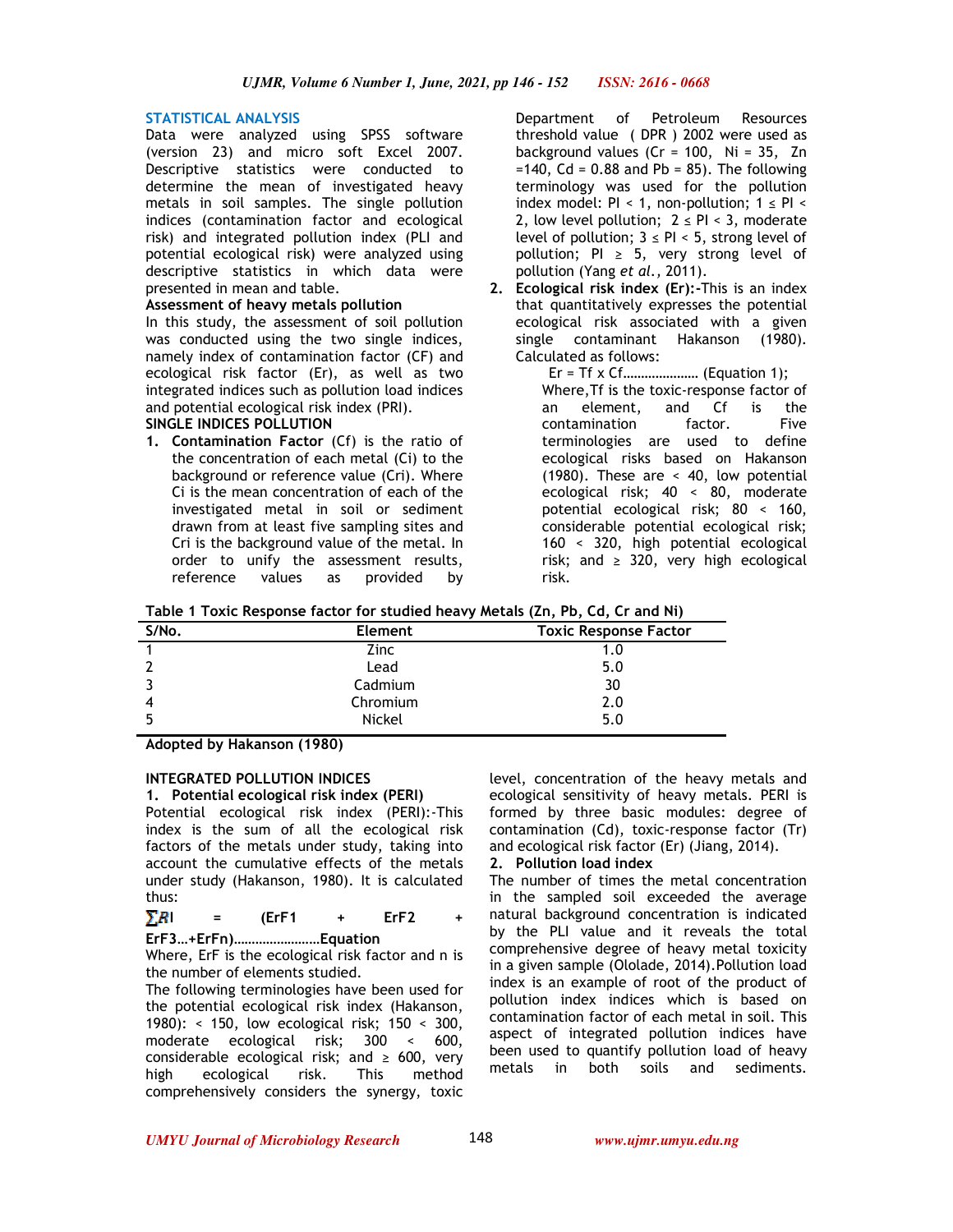The model also provides an easy and comprehensive means of assessing the quality of an investigated site (Waheshi *et al*., 2017; Goher *et al*., 2014). Where PLI is pollution load index of individual metal described earlier and n is the number of investigated metals.

**PLI= ………..CFn1/n …Equation**

**RESULTS AND DISCUSSION** 

The mean concentrations of heavy metals in the soil samples are shown in Table 2. The data revealed that all the analyzed metals accumulated by the soil in two different depth of top soil (0-15 cm) and sub soil (15-30) cm.

| Table 2 Mean Concentration of Heavy Metals in Comparison with EU and DPR (2002) Standard |  |  |  |  |
|------------------------------------------------------------------------------------------|--|--|--|--|
|------------------------------------------------------------------------------------------|--|--|--|--|

| Element | Top soil $(0-15)$ | Sub-surface | EU (2002) | D.P.R(2002)     |
|---------|-------------------|-------------|-----------|-----------------|
|         | cm                | (15-30) cm  | Standard. | <b>Standard</b> |
| Zn      | 0.30              | 0.50        | 300       | 140             |
| Pb      | 1.71              | 7.71        | 300       | 85              |
| Cd      | 0.012             | 0.025       | 3.0       | 0.88            |
| Cr      | 0.27              | 0.31        | 100       | 100             |
| Ni      | 0.49              | 0.45        | 75        | 35              |

**Sources: Laboratory Analysis (2019) and EU and DPR (2002) Standard** 

 The mean concentration of zinc (Zn) was in the range of 0.30–0.50 mg/kg. The lowest zinc content (0.30 mg/kg) was obtained at (0-15cm) depth and the highest (0.50 mg/kg) was recorded from the depth (15-30cm). The results of this study were slightly lower as compared to a study by Lawan *et al*., (2012) on vertical migration of heavy metals in dumpsite soil at Maiduguri Metropolis dumpsite, Nigeria that reported mean zinc concentration at 1.80 ± 0.01mg/kg. It is clearly noticed that Zn concentration in all the dumpsites was much lower than maximum allowable limit of European Union standard (2002). The chief pollution sources of Zn in soils are metalliferous mining activities, agricultural use of sewage sludge and the use of agro-chemicals such as fertilizers and pesticides. Large concentrations of Zn in the soil have adverse effects on crops, livestock and human (Parth *et al.,* 2011).

As indicted in Table 2, the mean concentration of lead was (7.71 mg/kg) 15-30cm depth while for the 0-15cm depth the mean lead concentration was recorded as (1.77 mg/kg).The concentration of lead values in the dumpsites of Kano metropolis was far lower than 24.70-54.20 mg kg-1 reported by Akinbile, (2012) for land fill site at Akure, Nigeria. Parth *et al.*, (2011) also reported 42.90-1833.50 mg kg-1 lead in soil waste disposal sites in Hyderabad city, India. The Pb concentrations in all the dumpsites were within recommended threshold by European Union (2002) standard. However, (Awokunmi *et al.,* 2010) reported very high levels of lead in soils collected from various dumpsites located at Ikere and Ado Ekiti Metropolis, South Western Nigeria ranging between 3500-6860 mg/kg.

The concentration of cadmium was found in trace amount for the seven dumping sites withthe highest mean (0.025mg/kg) occurring at the depth of 15-30cm while lowest values was found at depth of (0-15cm) with concentration value of (0.012 mg/kg). This was different with the work reported by (Azeez *et al.,* 2013; Olarinoye *et al*., 2009) whose cadmium concentration was found in the range of 0.003 to 0.006. Naturally occurring cadmium concentration ranges from 0.03 to 0.30µgg-1. Cadmium concentrations in the soils analyzed were found within the naturally occurring range. This is pollution especially when cadmium is known to be one of the most harmful pollutants, though cadmium was not detected in some of the soil samples analyzed. As per results from Table 2, the level of Cr content in different sampling area was ranged from 0.274 at depth (0-15cm) to 0.31 mg/kg (15-30cm).Chromium concentration was higher than the results reported by (Amos, Bamidele, Onigbinde, 2013) for similar study at Yenagoa in Nigeria in which maximum concentration of chromium was found to be (0.005 mg/kg). Sources of Cr in the soils could be due to waste consisting of lead chromium batteries, coloured polythene bags, discarded plastic materials and empty paint containers (Jung *et al.,* 2006).

The result of Nickel concentration as showed in the table 2 revealed that the mean concentration of Ni in soils at depth of soil (0- 15cm) was 0.49 mg/kg while lowest mean concentration (0.45 mg/kg) was found at a depth of (15-30cm) .Nickel concentrations in soils at both waste dumping sites were also lower compared to similar study at Kenya, Kadhodeki municipal solid waste dumping sites (17.44 mg/kg) (Murugi, 2009).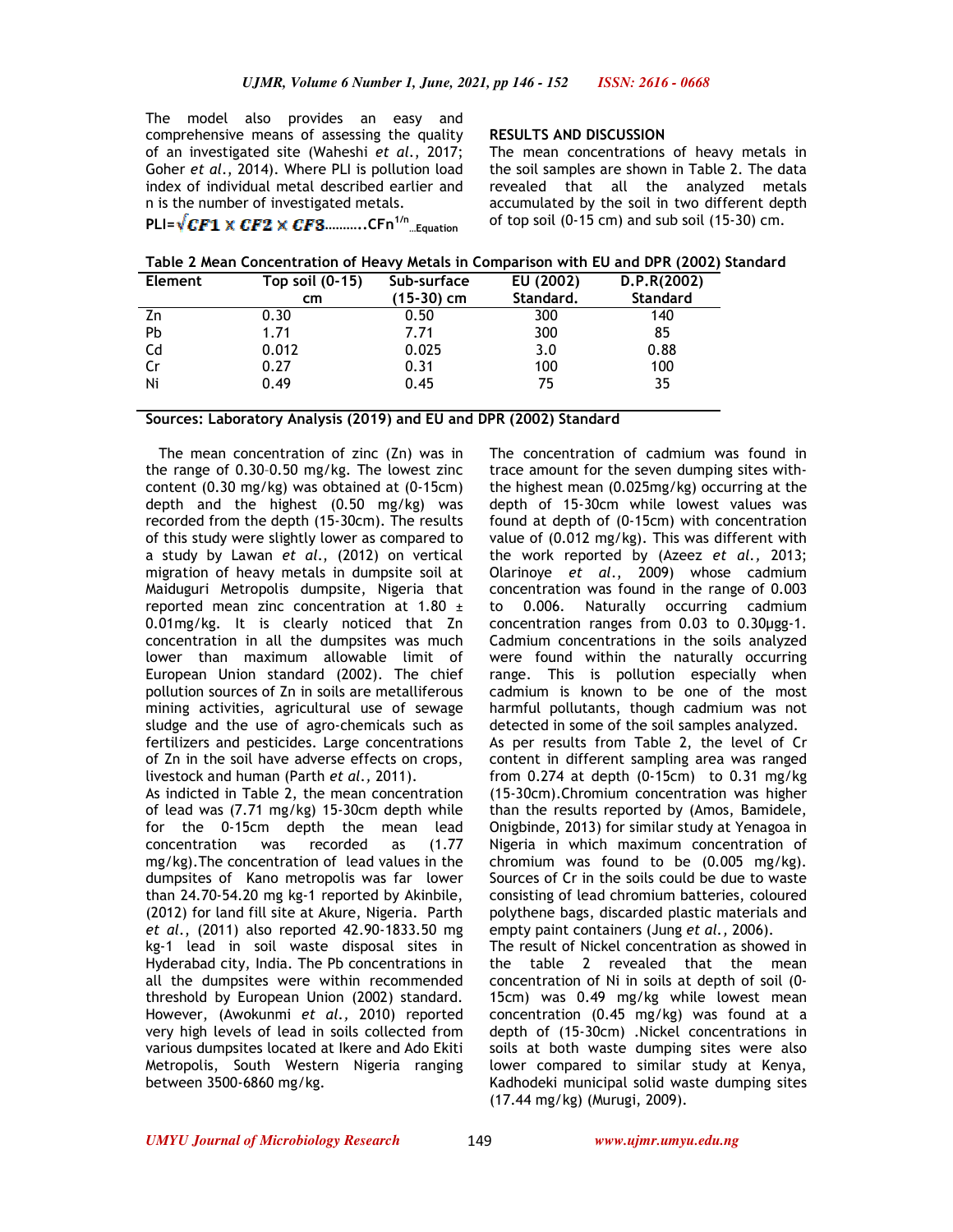The Ni concentration in this study was comparatively higher than (0.222 mg/kg) reported by Onu *et al* (2021) for similar study in a farmland near market dumpsite in Zaria, Nigeria.

### **Contamination factor and pollution load index of the soils in the Study Area**

The result of Contamination factor (Cf) in Table 3 indicated that all of the heavy metals in the surface and surface soils were in the class of very slightly contamination. The Cf values recorded for surface soils (0-15cm) ranged between 0.002-0.02 while for sub-surface soils the contamination factor (Cf) values ranged from (0.003-0.02). The result of contamination factor is in dis-agreement with the work of Shittu *et al.,* (2018) who reported higher contamination of heavy metals and pollution load index at Ilokun dumpsite, Ado Eki, Nigeria. Similarly, Elias *et al* (2011) reported low contamination for Cd, Zn and Cr at dumpsite in Lagos Mainland Area. However, the levels of contamination factor obtained in the present study were lower than those reported by Ogunmodede *et al.,* 2017 (0.47-11.78) in South-West Nigeria.

Table 3 shows the summary of pollution load index value in the five studied heavy metals (Zn, Pb, Cd, Cr and Ni) which indicates that there is minimal pollution load in the study sites (PLI less than 1).The Results of pollution load index obtained in the present study were lower with the work of Ikpe *et al* (2018) who reported PLI ranged between (1.83-8.26)in soils of three auto mechanic villages in Abuja. Also, the result of the pollution load index were also lower than value reported by Yahaya *et al.* (2021) in contaminated soils of three mining villages in Zamfara State, Nigeria.

|  |  |  |  |  |  | Table 3 Contamination factor and Pollution load index of soils in the study area |
|--|--|--|--|--|--|----------------------------------------------------------------------------------|
|--|--|--|--|--|--|----------------------------------------------------------------------------------|

| <b>Parameters</b> | Zn    | PЬ   | Cd    | Cr     | Ni   | PLI         |
|-------------------|-------|------|-------|--------|------|-------------|
| Mean (0-15)       | 0.30  | 1.71 | 0.012 | 0.27   | 0.49 |             |
| DPR (2002)        | 140   | 85   | 0.88  | 100    | 35   |             |
| $Cf(0-15)$        | 0.002 | 0.02 | 0.01  | 0.0027 | 0.01 | $2x10^{11}$ |
| Mean $(15-$       | 0.50  | 7.71 | 0.025 | 0.31   | 0.45 |             |
| 30)               | 0.003 | 0.09 | 0.02  | 0.0031 | 0.01 | $3x10^{10}$ |
| Cf (15-30)        |       |      |       |        |      |             |

Where Cf stand for contamination factor, PLI- Pollution load index, DPR- Department of petroleum Resources (2002) standard

## **Ecological risk Factor and potential ecological Risk of the soil in the Study Area**

Table 4 shows the results of ecological risk factor and potential ecological risk index (PERI). The mean value of the ecological risk factor (Er) ranged from 0.0054 to 0.30 for surface soil (0-15) cm while sub-surface soil, the value of ecological risk factor ranged from 0.005 to 0.6 .It was found that ecological risk factors for Zn, Pb, Cd, Cr, and Ni were below 1.0, thus indicating low ecological risk.

| Table 4 Ecological risk Factor and potential ecological Risk in the Study Area |  |  |
|--------------------------------------------------------------------------------|--|--|
|                                                                                |  |  |

| <b>Parameters</b> | Zn    | Pb    | Cd  |        | Ni   | RI   |
|-------------------|-------|-------|-----|--------|------|------|
| Τf                | 1.0   | 5.0   | 30  | 2.0    | 5.0  |      |
| Er $(0-15)$       | 0.002 | 0.1   | 0.3 | 0.0054 | 0.07 | 0.41 |
| $Er(15-15)$       | 0.002 | 0.045 | 0.6 | 0.0050 | 0.05 | 0.61 |

WhereTf stand for toxic Response factor, Er, ecological risk factor and **RI**, Potential ecological Risk (PERI)

The values of ecological risk factor (Er) obtained in the present study were similar with the work of Yahaya *et al* (2021) in contaminated soils of three mining villages in Zamfara State, Nigeria. Similarly, Jinal *et al* (2017) in Nashik District, India reported the higher value of potential ecological risk index of (146.5-307.0) which was far lower than values obtained in the present study.

#### **CONCLUSION**

The present paper aims to evaluate soil contamination with metals using single and integrated pollution indices in Soils around Municipal solid waste dumpsites of Kano Metropolis, Kano state, Nigeria. The

concentration of the studied heavy metals (Zn,Pb, Cr, Ni and Cd) were far below the maximum tolerable levels set by European Union (EU, 2002) standard for heavy metal in soil.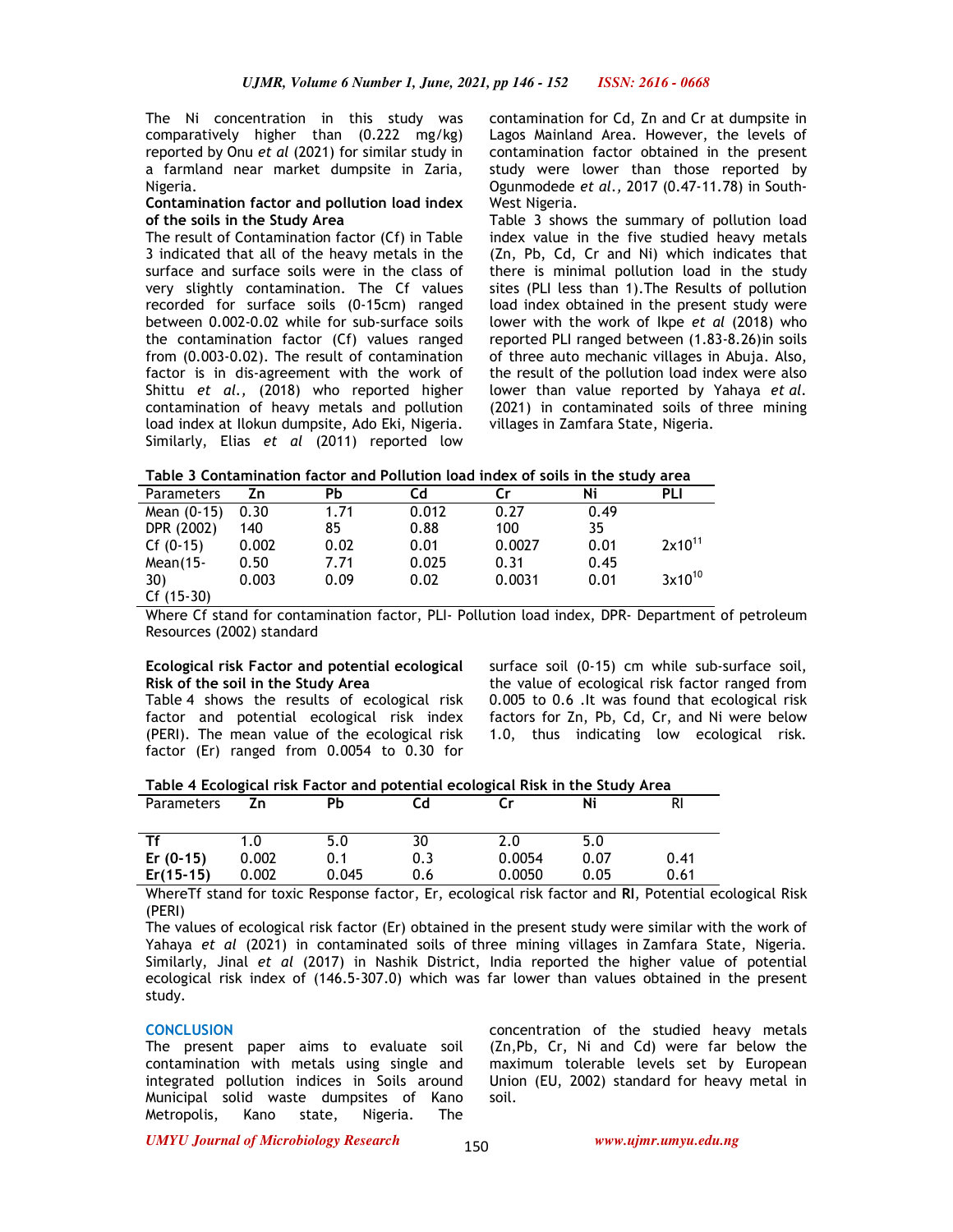The results of single pollution index shows that Contamination factor and ecological risk in the seven dumpsites were in the class of low contamination. The values of integrated pollution index in the studied dumpsites revealed that the potential ecological risk index (PERI) and pollution load index for five studied metals were found in the range of low contamination. It is therefore recommended,

#### **REFERENCES**

- Agber, P.I., A. Ali, and N.A. Isaku. (2013). Assessment of groundwater quality, soil properties and nutrient content of soil in areas close to municipal refuse dumpsites in Markudi, Nigeria. J. Biol. Chem. Res. 30(1): 88-97.
- Ahmed, M., Muhammad, N., Mohammed, M. U. and Idris Y. (2013). A GIS-Based Analysis of Police Stations Distributions in Kano Metropolis. IOSR Journal of Computer Engineering. ISSN: 2278-0661, ISBN: 2278- 8727Vol 8, Issue 4, PP 72-78. www.iosrjournals.or
- Akinbile, C.O. (2012). Environmental impact of landfill on groundwater quality and agricultural soils in Nigeria. Soil Water Res. 7(1):18-26.
- Ali. A.F, Young R.J. and A. I. Tanko. A.I (2017). Distribution of Dumpsites as a Threat to Sustainable Urban Environment in Nigeria. Proceedings Sardinia 2015, Fifteenth International Waste Management and Landfill Symposium S. Margherita di Pula, Cagliari, Italy.
- Amos, T., Bamidele, M. W., Onigbinde, A., (2013) "Assessment of some heavy metals and physicochemical properties in surface soils of municipal open waste dumpsite in Yenagoa, Nigeria," A. J. Environ. Sci. and Tech., 41-47.<br>Azeez, J.O., Ha
- J.O., Hassan, O.A.and.Egunjobi, P.O. (2011). Soil contamination at dumpsites: Implication of soil heavy metals distribution in municipal solid waste disposal system: A case study of Abeokuta, Southwester Nigeria' Soil Sediment Contam. 20(4):370- 386.
- Awokunmi,E.E.,Asaolu,S.S.,Ipinmoroti,K.O.(2010). Effect of leaching on heavy metals concentration of soil in some dumpsites. African Journal of Environmental Science and Technology 4(8):495-49
- Department of Petroleum Resources (DPR), 2002: Environmental guidelines and standards for the petroleum industries in Nigeria (revised edition). Departmentof Petroleum Resources, Ministry of Petroleum and Mineral Resources, Abuja, Nigeria.
- Dirisu, C.E, Biose,E.and Aighewi,I.T (2019); Heavy metal contamination of Ewhare Dumpsite Environment in Nigeria s Niger Delte.

the regulation and legislation on environmental issues, including effective solid waste management strategies and enforcement of emission standards should be emphasized in order to reduce the illegal dumping of waste which lead accumulation of heavy metals on the urban dumping sites of developing countries.

> SCIREA Journal of Environment, Volume 3,issue 2

- Elias, Peter, Gbadegesin, Adeniyi (2011): Spatial Relationships of Urban Land Use, Soils and Heavy Metal Concentrations in Lagos Mainland Area.J. Appl. Sci. Environ. Manage. Vol. 15 (2) 391 – 399.
- European Union (2002) Heavy Metals in Wastes, European Commission on Environment. http://ec.europa.eu/environment/ waste/studies/pdf/heavymetalsreport.pdf
- Goher ME, Farhat HI, Abdo MH, Salem SG (2014). Metal pollution assessment in the surface sediment of Lake Nasser, Egypt'. Egyptian Journal of Aquatic Research 40:213-224
- Hafizur Rahman S, Khanam D, Mehedi Adyel T, Shahidul Islam M, Aminul Ahsan M, Akbor A (2012) Assessment of heavy metal contamination of agricultural soil around Dhaka export processing zone (DEPZ), Bangladesh: implication of seasonal variation and indices. Appl Sci 2:584–601. https://doi.org/10.3390/app2030584
- Hakanson L (1980) An ecological risk index for aquatic pollution control. Sedimentol Approach Water Res 14(8):975–1001
- Isa, Koki and Jimoh, W. L. O.(2013) Determination of heavy metals in soils from dump site of tanneries and farmlands in challawa industrial estate KANO,NIGERIA.*Bayero Journal of Pure and Applied Sciences,* 6(2): 57 – 64.http://dx.doi.org/10.4314/bajopas.v6i2. 13
- Ikpe,N.C, Kenechukwu, E.C, and Ikechukwu,E.C. (2018)Use of integrated pollution indices in assessing heavy metals pollution in soils of three auto mechanic villages in Abuja. *African Journal of Environmental Science and Technology,* Vol. 12(10), pp. 370-376
- Jiang X., Lu W. X., Zhao H. Q., Yang Q. C., and Yang Z. P. (2014). Potential ecological risk assessment and prediction of soil heavymetal pollution around coal gangue dump, Nat. Hazards Earth Syst. Sci., 14: 1599– 1610, DOI: 10.5194/nhess-14-1599.
- Jimoh, W.L.O. and Sabo, Y.( 2013);Sequential Analysis of metals in municipal dumpsite composts of kano metropolis, nigeria.*Bayero Journal of Pure and Applied Sciences*, 6(1): 87 http://dx.doi.org/10.4314/bajopas.v6i1.18

*UMYU Journal of Microbiology Research www.ujmr.umyu.edu.ng*